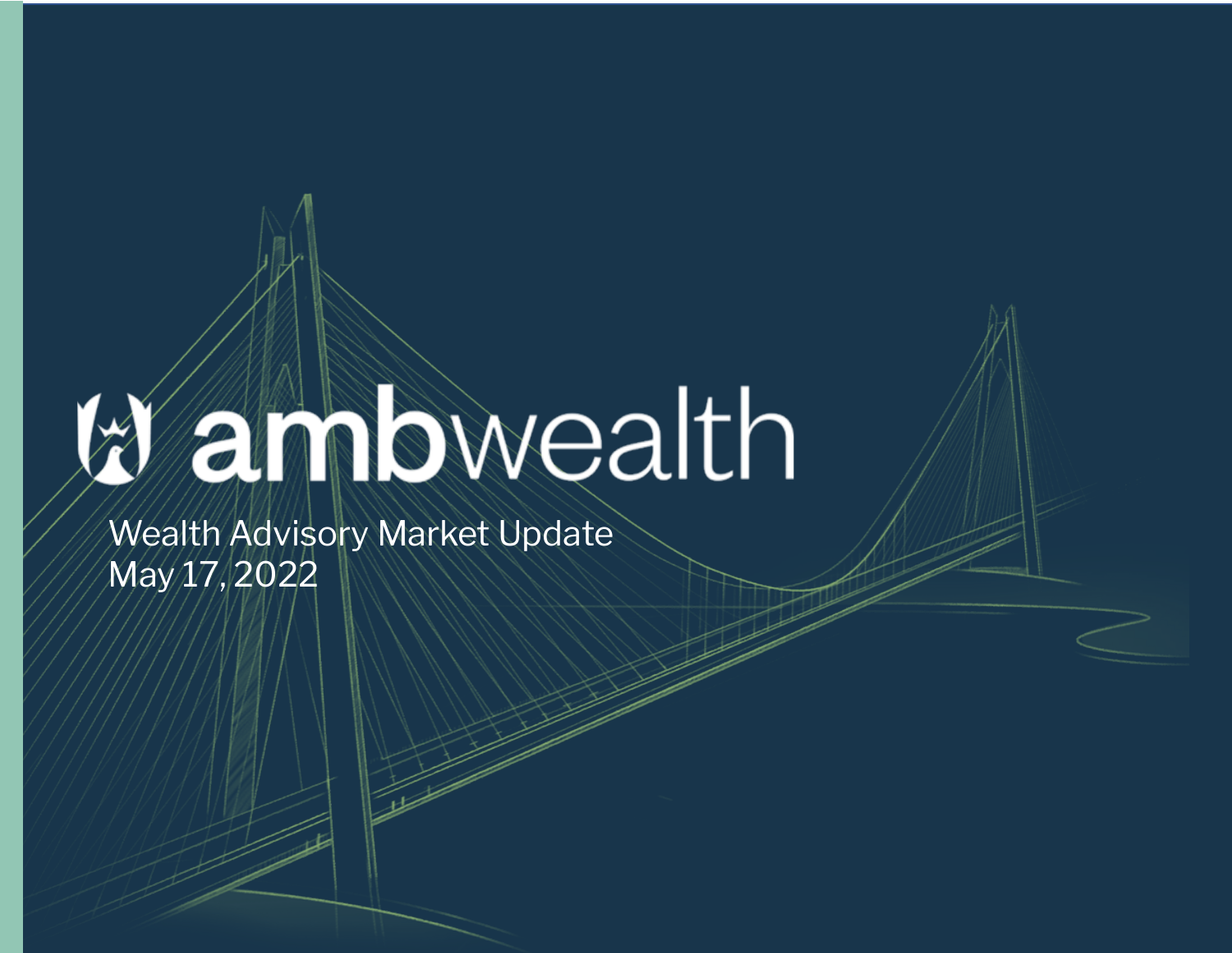## tambwealth

### **Market Update**

Throughout last month, investor sentiment continued to deteriorate as many economists agree that the US looks to be heading for a recession. Familiar recession precursors have been highlighted this month, particularly rising interest rates on the back of high inflation. Inflation continues to be rampant and earnings results disappointed with signs of cost pressure weighing on margin through lackluster guidance revisions. Our main focus continues to be high-quality value equities with pricing power as high-growth, non-profitable technology stocks continue to be corrected.

#### **The Fed and Inflation**

All eyes continue to be on the Fed and their planned actions in the face of inflationary pressure which will play a large role in dictating the potential length and severity of a recession. Earlier this month they increased their benchmark interest rate by 50bps, demonstrating the most aggressive step yet in the fight against inflation. Last week's headline CPI was once again hotter than expected, with a 0.3% month-over-month increase. While above expectations, inflation finally decelerated on a year-over-year basis with April LTM at 8.3% down from March LTM of 8.5%. With both the CPI and PPI coming in above expectations, a 75bps hike from the Fed is back on the table. Along with the US, the rest of the developed world is being challenged by inflationary pressures, causing a worldwide slowdown. The war in Ukraine, zero-COVID policy in China and the long-term effect from fiscal and monetary policy continue to be the driving forces behind inflation. Fed speakers will be out in force this week, however not much should change after the inflation figures last week. We still view it as unlikely that the Fed gets to 10 raises this year.

#### **Equities**

Earnings season more deeply revealed investor sentiment. 91% of S&P 500 companies have reported, with a 9.1% growth rate QoQ, the lowest since Q4 2020. Forward guidance has been unimpressive. Growth stocks, especially non-profitable tech, still have the most downside despite many falling more than 50%. A short-term bottom may have been put in, as negative sentiment is at historic levels. If this correction follows history, we'll need the S&P to get to 14x forward earnings or around 3200. As painful as it would be, it would be healthy for the market moving forward, as too much excess capital and liquidity drove this bubble and it had to deflate at some point. Our long-term strategy and focus on high-quality value with pricing power is positioned well in this environment.

#### **Fixed Income**

For fixed income, the short end of the yield curve continues to look attractive at current levels. Consistent with last month's update, we're going to continue to stay shorter in our duration and focus in the one-to-three-year area of the curve. Similar to our equity strategy, our focus is on quality in the credit markets with government securities and investment grade bonds.